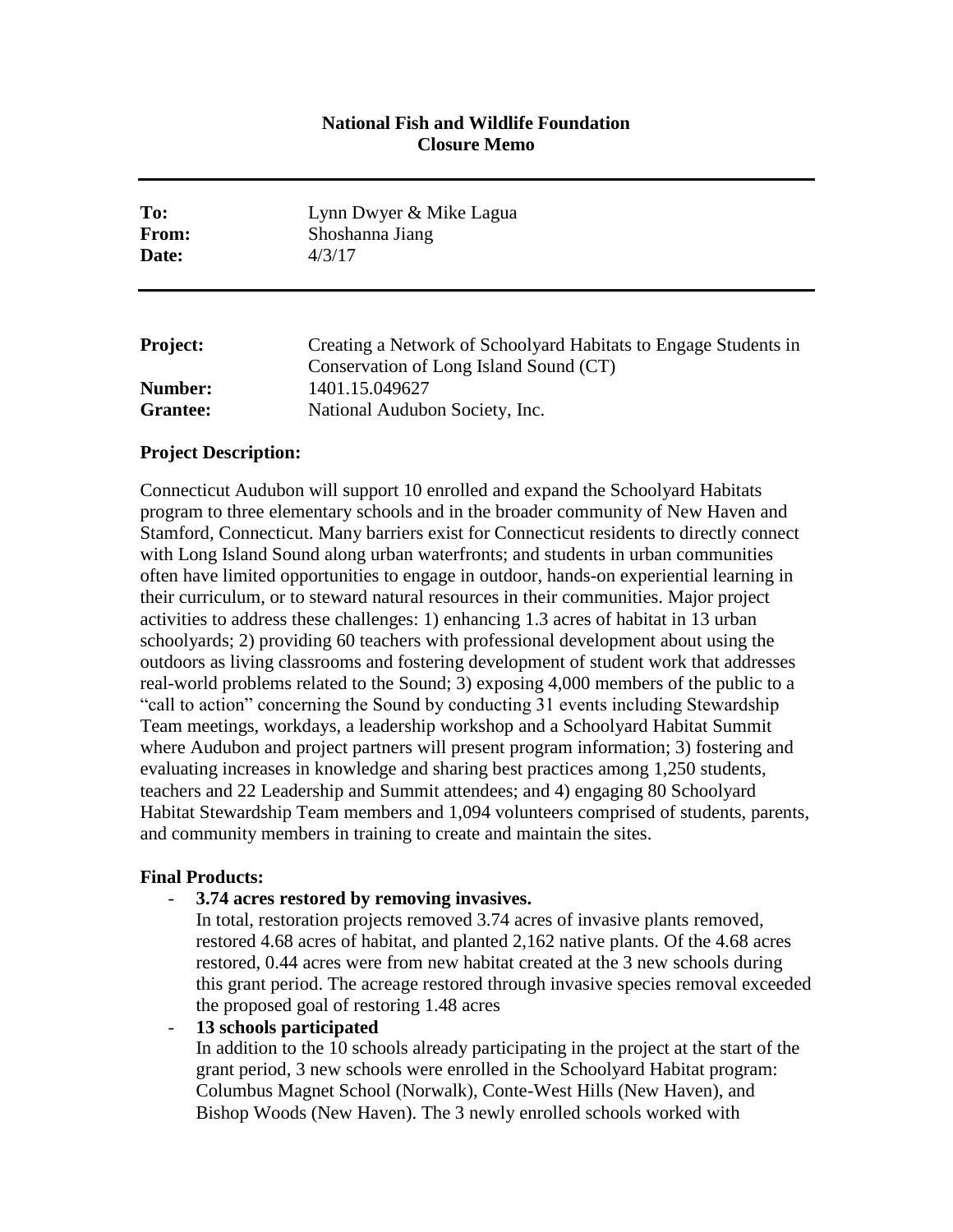Audubon staff to survey schoolyard habitats, evaluate habitat health, and develop 3-year Master Habitat Plans to serve as a guide for long term development of the new habitat. Each of the newly enrolled schools unveiled the developments of phase I of the plan in 2016: In June the Columbus Magnet school finished themed planting boxes and outdoor seating for learning and Bishop Woods school completed rainbow bird and pollinator habitat; In September, Conte West Hill finished bird and pollinator plantings and a trail to access habitats and vegetable gardens.

The 10 schools that continued participation in the program continued to implement the work in their Master Habitat Plans. Audubon staff continued to work with the schools to enhance habitat and expand projects through plant selection and site design.

The Green Job Corp Program is a yearlong environmental career and leadership development program open to students of Common Ground High School. Through the Urban Oases Program the Common Ground's Green Jobs Crew aided new schools in creating phase I habitats, and assisted continuing schools with habitat enhancements. The number of schools that participated in the project met the proposed goal.

- **92 workshops, webinars, meetings held to address project activity** 92 workshops and meetings were held which included 2 summits, 1 teacher training, 20 habitat work days, 5 urban refuge partner meetings, 3 walk throughs and 3 habitat assessments, and 56 school meetings. The number of workshops and meetings held exceeded the proposed goal of 36.

Teacher workshops were held to train teachers in the Audubon Schoolyard Habitat Curriculum Guide and to increase teacher confidence in teaching outdoors. 36 teachers were trained to use their schoolyard habitats as outdoor classrooms in new teacher workshops held in January. 19 new teachers from Bishop Woods, Conte Hill, and Columbus magnet were taught in on-site teacher workshops in Spring 2016. 57 teachers and staff from 22 schools across Connecticut attended the first summit of the Community of Practice in October 2015. 70 teachers, staff, and parents attended the second summit in October 2016. 39 teachers were trained in leadership workshops in November 2015 and 2016. In total, 75 teachers received professional development through trainings to use their habitats as outdoor classrooms.

## - **1,094 volunteers participated in projects (goal 680)**

1,094 volunteers from schools and the community participated in restoration projects. 465 adults and children participated in habitat creation, stewardship, and maintenance activities at their schools. 82 teachers, parents, and staff from all 13 schools participated in schoolyard habitat leadership teams to aid the school in developing and implementing the Habitat Master Plans. The number of volunteers exceeded the proposed goal of 680.

## - **2,201 people with knowledge (goal 1,343)** 65% of students showed an increase in attitudes and content gain due to participation in the program (anticipated 70% of students). This was determined